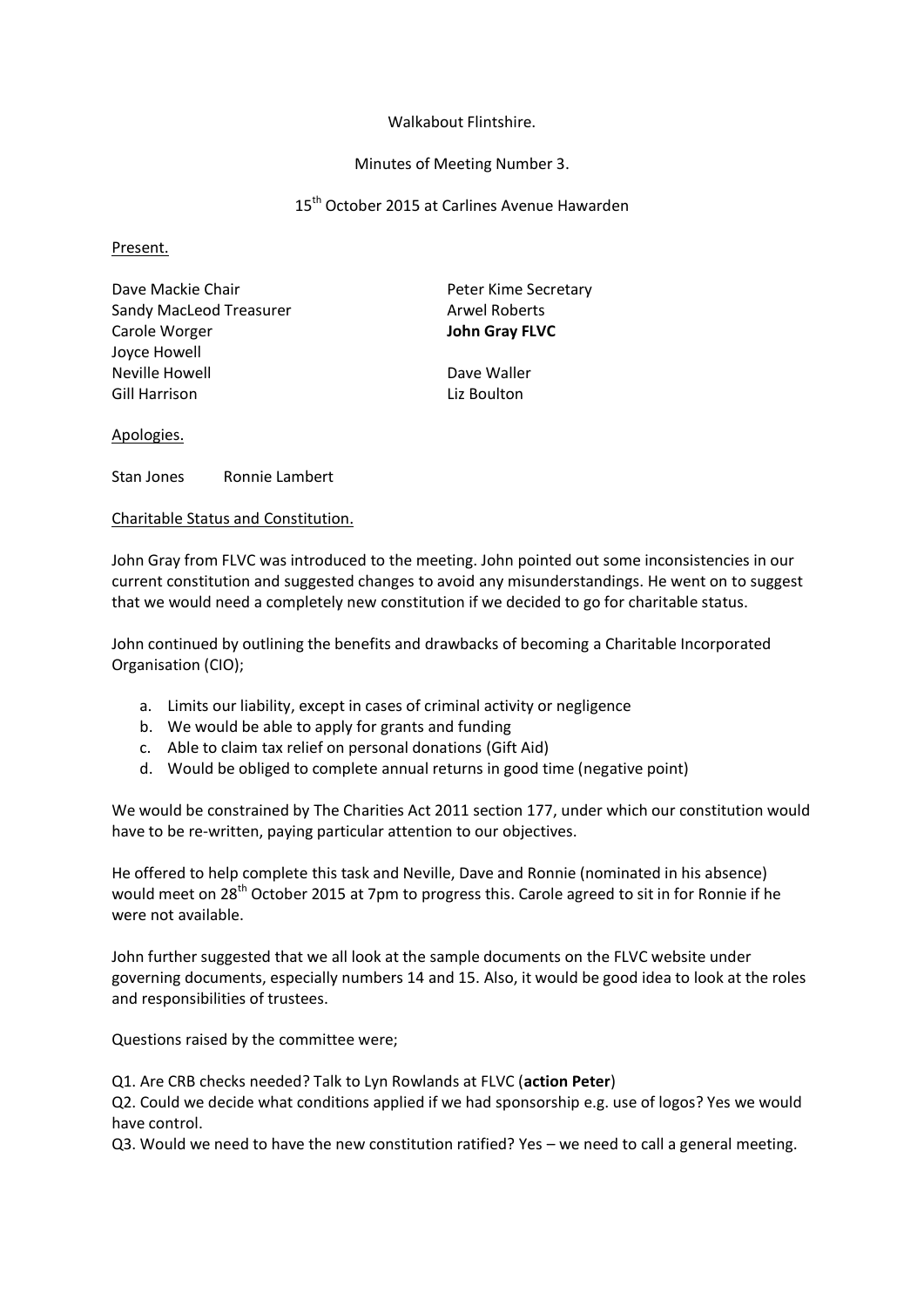# **It was agreed unanimously to go for CIO status**.

Ronnie has updated the draft document and it had been signed by Chair, Treasurer and Secretary. **Action: Ronnie to send soft copy to Peter who would distribute a copy to all; completed close action point.**

## Finance.

Sandy reported that the bank balances were £ 4487.49p and £7455.33p.

# **Action: Peter to contact Mel ( Let's Walk Cymru) to ask for details of company, policy number, level of cover and who to contact in her absence.**

**Peter reported that we were covered by a company called Magnet and our policy number was LWF.14.7 and that we were covered up to 31st March 2016. Close action point.**

## Fund raising.

It was agreed that there was no immediate need to add to our funds. Rather, we should look at what expenditure we would need over the near and long term.

It was also noted that Mel (Let's Walk Cymru) had hinted that funds may be available from/via them. The FCC "Single Point of Access" would be a good point to contact to raise our profile.

**Action: all to flag their ideas and costs to Sandy to collate a[t macleod\\_sandy@hotmail.com](mailto:macleod_sandy@hotmail.com) Sandy had received ideas from members and a discussion took place on items to buy. He suggested the total would be around £1600 if we went ahead. No decision was made regarding purchases. Close action point.**

**Action: Peter to contact John Gray at FLVC to see how to seek further funding: done and close action point.**

**Action: Peter to contact Mel to clarify. Mel had offered her help if needed. Close action point.**

**Action: Chair to find out whom to contact at FCC (SPoA) and pass on to Peter to progress. This had been done and we are now registered on the DEWIS (new name for SPoA) web site. Close action point.**

**Action: Sandy to pay our membership fee to FLVC and to have the FoWAF accounts audited. Membership fee has been paid but audit still outstanding.**

#### Charity Status.

It was agreed that we should seek advice from FLVC (John Gray) on this. **Action: Peter to contact John Gray to discuss and also to ask him to attend our next meeting to answer questions: see above, close action point.**

### Walk Registers and Health Forms.

Mel had asked that more details be included in our returns (via Ronnie). It was agreed that Ronnie goes back to Mel and ask for clarification on the need for such detail.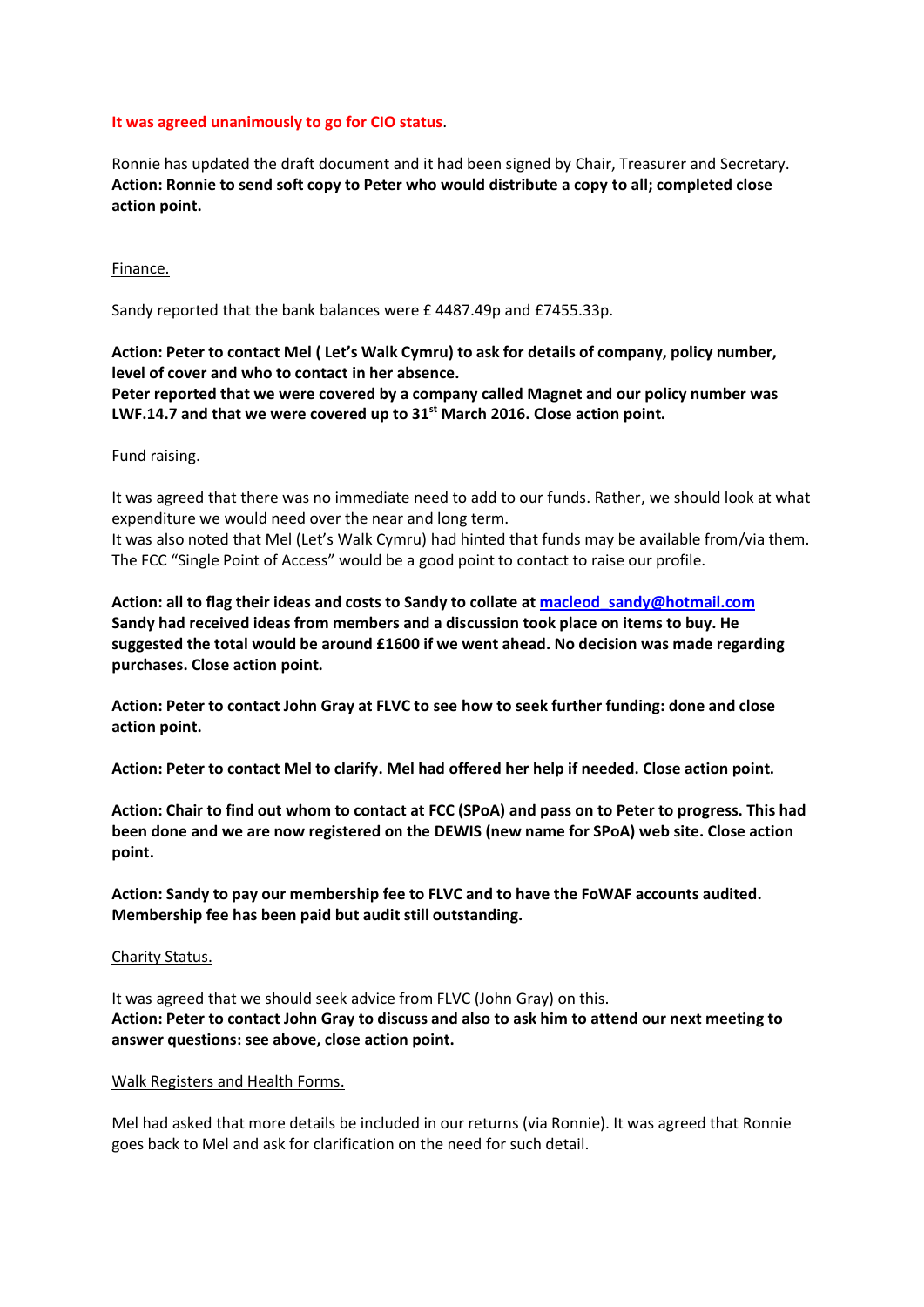**There had been an exchange of emails between Ronnie and Mel which had been circulated to all. It was agreed to comply with Mel's request: close action point.**

## Walk Leader list and other assets.

Neville had spoken to Katrina at Troedio Clwyd Walks who confirmed she had sent the list of walkers to Peter. This had not been received.

**Action: Peter to follow up with Katrina. Peter had received a list but it was in "bad shape". After much analysis and help from Ronnie and Neville, a short list had been produced but many queries were still outstanding. At present there were 54 confirmed walk leaders. This list has been sent to Mel for information. It was agreed not to carry on with the cleansing exercise: close action point.**

## New walk leaders.

This will be put on the agenda for the next meeting.

# Walks Programme and new organisation launch.

The latest version (version 4) had been distributed and was discussed. Comments as follows;

- Does it need to be bi-lingual?
- Can we have another logo rather than the (heavy) boots?
- Delete the Talacre walk as it is no longer being held
- Walker icon gives the impression of "wrong types of walk" being offered looks like hard work!
- Format needs to be bolder and give more detail
- Why are some telephone numbers included?
- Walks need to include walk difficulty i.e. grade a, b or c
- The Let's Walk Cymru logo should be included as they fund our current insurance

It was agreed that we need to ensure accuracy of the programme and that we need to contact all the leaders to ensure the details are correct.

**Action: Gill to create a pro-forma to send out to walk leaders once Peter has the full list from Katrina (see above).**

**Gill had created a form but it was agreed to add comments to help define walk difficulty/grading. Action: Peter to send the form out to those leaders listed on the programme and once done draw up a new proposed programme. Arwel agreed to translate into Welsh for Peter.**

Peter suggested that any launch publicity should be delayed until we had decided on our new logo and other branding ideas suggested (but not recorded for clarity) under finance above.

**A discussion took place where several suggested logos were circulated. However, it was suggested that we ask a local school to create a logo (in the form of a competition). Gill agreed to raise this with Golftyn Junior School. Action Gill.**